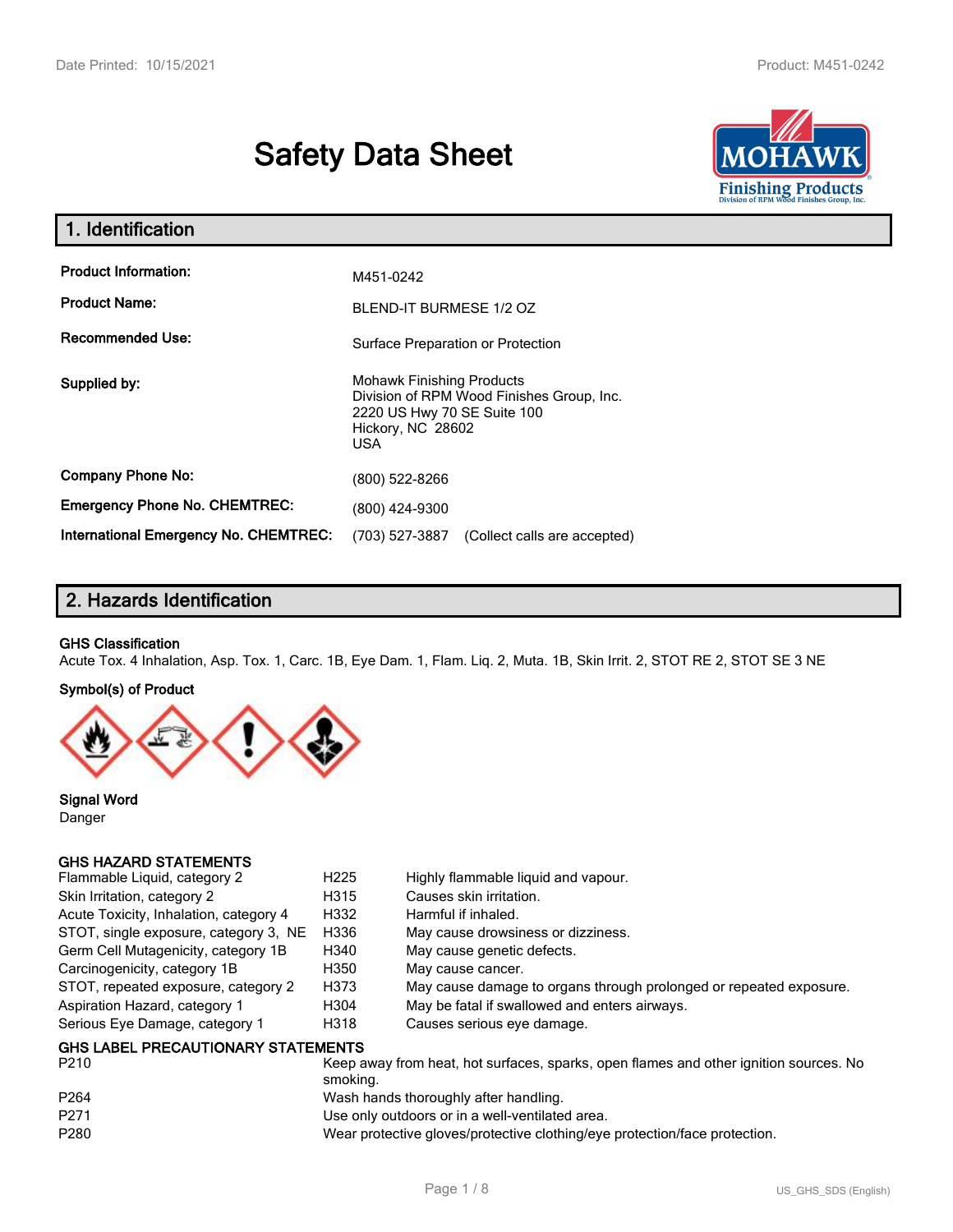| P331                                    | Do NOT induce vomiting.                                                                                                             |
|-----------------------------------------|-------------------------------------------------------------------------------------------------------------------------------------|
| P405                                    | Store locked up.                                                                                                                    |
| P302+P352                               | IF ON SKIN: Wash with plenty of soap and water.                                                                                     |
| P303+P361+P353                          | IF ON SKIN (or hair): Take off immediately all contaminated clothing. Rinse skin with<br>water/shower                               |
| P305+P351+P338                          | IF IN EYES: Rinse cautiously with water for several minutes. Remove contact lenses, if<br>present and easy to do. Continue rinsing. |
| P362+P364                               | Take off contaminated clothing and wash it before reuse.                                                                            |
| P403+P233                               | Store in a well-ventilated place. Keep container tightly closed.                                                                    |
| P <sub>201</sub>                        | Obtain special instructions before use.                                                                                             |
| P <sub>260</sub>                        | Do not breathe dust/fume/gas/mist/vapours/spray.                                                                                    |
| P304+P340                               | IF INHALED: Remove person to fresh air and keep comfortable for breathing.                                                          |
| P308+P313                               | IF exposed or concerned: Get medical advice/attention.                                                                              |
| P332+P313                               | If skin irritation occurs: Get medical advice/attention.                                                                            |
| P403+P235                               | Store in a well-ventilated place. Keep cool.                                                                                        |
| P301+P310                               | IF SWALLOWED: Immediately call a POISON CENTER or doctor/physician.                                                                 |
| <b>GHS SDS PRECAUTIONARY STATEMENTS</b> |                                                                                                                                     |
| P240                                    | Ground/bond container and receiving equipment.                                                                                      |
| P241                                    | Use explosion-proof electrical/ventilating/lighting/equipment.                                                                      |
| P242                                    | Use only non-sparking tools.                                                                                                        |
| P243                                    | Take precautionary measures against static discharge.                                                                               |

# **3. Composition/Information on ingredients**

| <b>Chemical Name</b><br>titanium dioxide<br>n-butyl acetate<br>petroleum distillate<br>butanol | CAS-No.<br>13463-67-7<br>123-86-4<br>64742-49-0<br>71-36-3 | <u>Wt. %</u><br>$10 - 25$<br>$10 - 25$<br>$10 - 25$<br>$2.5 - 10$   | <b>GHS Symbols</b><br>GHS08<br>GHS02-GHS07<br>GHS08<br>GHS02-GHS05-<br>GHS07 | <b>GHS Statements</b><br>H351<br>H226-336<br>H304-340-350<br>H226-302-315-318-332-335-336 |
|------------------------------------------------------------------------------------------------|------------------------------------------------------------|---------------------------------------------------------------------|------------------------------------------------------------------------------|-------------------------------------------------------------------------------------------|
| pm acetate<br>ethanol<br>aliphatic petroleum distillates<br>eep<br>toluene                     | 108-65-6<br>64-17-5<br>64742-47-8<br>763-69-9<br>108-88-3  | $2.5 - 10$<br>$2.5 - 10$<br>$2.5 - 10$<br>$2.5 - 10$<br>$1.0 - 2.5$ | GHS02-GHS07<br>GHS02<br>GHS07-GHS08<br>GHS06<br>GHS02-GHS07-<br>GHS08        | H <sub>226</sub> -332<br>H <sub>225</sub><br>H304-332<br>H331<br>H225-304-315-332-336-373 |
| m-xylene<br>ethylbenzene<br>p-xylene<br>carbon black                                           | 108-38-3<br>$100 - 41 - 4$<br>106-42-3<br>1333-86-4        | $1.0 - 2.5$<br>$0.1 - 1.0$<br>$0.1 - 1.0$<br>$0.1 - 1.0$            | GHS02-GHS07<br>GHS02-GHS07-<br>GHS08<br>GHS02-GHS07<br>GHS02                 | H226-315-332<br>H225-304-332-373<br>H226-315-332<br>H <sub>251</sub>                      |

The exact percentage (concentration) of ingredients is being withheld as a trade secret.

The text for GHS Hazard Statements shown above (if any) is given in the "Other information" Section.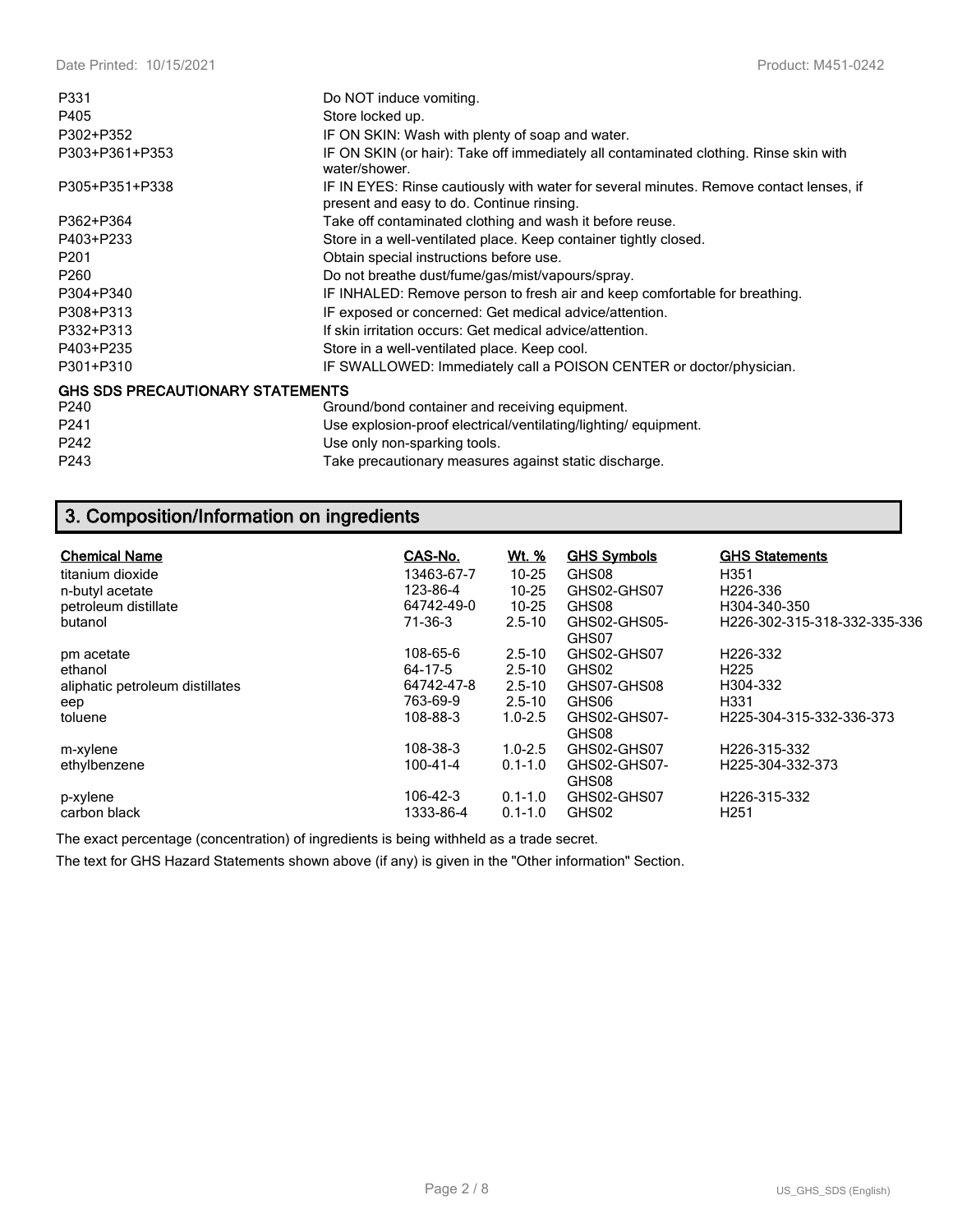# **4. First-aid Measures**



FIRST AID - EYE CONTACT: IF IN EYES: Rinse cautiously with water for several minutes. Remove contact lenses, if present and easy to do. Continue rinsing.

FIRST AID - SKIN CONTACT: IF ON SKIN: Wash with plenty of soap and water. IF ON SKIN (or hair): Take off immediately all contaminated clothing. Rinse skin with water/shower. Take off contaminated clothing and wash it before reuse. If skin irritation occurs: Get medical advice/attention.

FIRST AID - INGESTION: Do NOT induce vomiting. IF SWALLOWED: Immediately call a POISON CENTER or doctor/physician.

FIRST AID - INHALATION: IF INHALED: Remove person to fresh air and keep comfortable for breathing.

## **5. Fire-fighting Measures**

**SPECIAL FIREFIGHTING PROCEDURES:** Evacuate all persons from the fire area to a safe location. Move non-burning material, as feasible, to a safe location as soon as possible. Fire fighters should be protected from potential explosion hazards while extinguishing the fire. Wear self-contained breathing apparatus (SCBA) and full fire-fighting protective clothing. Thoroughly decontaminate all protective equipment after use. Containers of this material may build up pressure if exposed to heat (fire). Use water spray to cool fire-exposed containers. Use water spray to disperse vapors if a spill or leak has not ignited. DO NOT extinguish a fire resulting from the flow of flammable liquid until the flow of the liquid is effectively shut off. This precaution will help prevent the accumulation of an explosive vapor-air mixture after the initial fire is extinguished.

**FIREFIGHTING EQUIPMENT:** This is a NFPA/OSHA Class 1B or less flammable liquid. Follow NFPA30, Chapter 16 for fire protection and fire suppression. Use a dry chemical, carbon dioxide, or similar ABC fire extinguisher for incipeint fires. Water may be used to cool and prevent rupture of containers that are exposed to heat from fire.

## **6. Accidental Release Measures**

#### **ENVIRONMENTAL MEASURES:** No Information

**STEPS TO BE TAKEN IN CASE MATERIAL IS RELEASED OR SPILLED:** Follow personal protective equipment recommendations found in Section VIII. Personal protective equipment needs must be evaluated based on information provided on this sheet and the special circumstances created by the spill including; the material spilled, the quantity of the spill, the area in which the spill occurred, and the training and the expertise of employees in the area responding to the spill. Never exceed any occupational exposure limits. Shut off ignition sources; including electrical equipment and flames. Do not allow smoking in the area. Do not allow the spilled product to enter public drainage system or open waterways.

## **7. Handling and Storage**



**HANDLING:** Avoid inhalation and contact with eyes, skin, and clothing. Wash hands thoroughly after handling and before eating or drinking. In keeping with safe handling practices, avoid ignition sources (smoking, flames, pilot lights, electrical sparks); ground and bond containers when transferring the material to prevent static electricity sparks that could ignite vapor and use spark proof tools and explosion proof equipment. Empty containers may retain product residue or vapor. Do not pressurize, cut, weld, braze, solder, drill, grind, or expose container to heat, flame, sparks, static electricity, or other sources of ignition. Any of these actions can potentially cause an explosion that may lead to injury.

**STORAGE:** Keep containers closed when not in use. Store in cool well ventilated space away from incompatible materials.

## **8. Exposure Controls/Personal Protection**

| Ingredients with Occupational Exposure Limits |                      |                       |                     |                         |  |  |
|-----------------------------------------------|----------------------|-----------------------|---------------------|-------------------------|--|--|
| <b>Chemical Name</b>                          | <b>ACGIH TLV-TWA</b> | <b>ACGIH-TLV STEL</b> | <b>OSHA PEL-TWA</b> | <b>OSHA PEL-CEILING</b> |  |  |
| titanium dioxide                              | 10 mg/m $3$          | N.D.                  | 15 mg/m $3$         | N.D.                    |  |  |
| n-butyl acetate                               | 50 ppm               | $150$ ppm             | $150$ ppm           | N.D.                    |  |  |
| petroleum distillate                          | N.D.                 | N.D.                  | N.D.                | N.D.                    |  |  |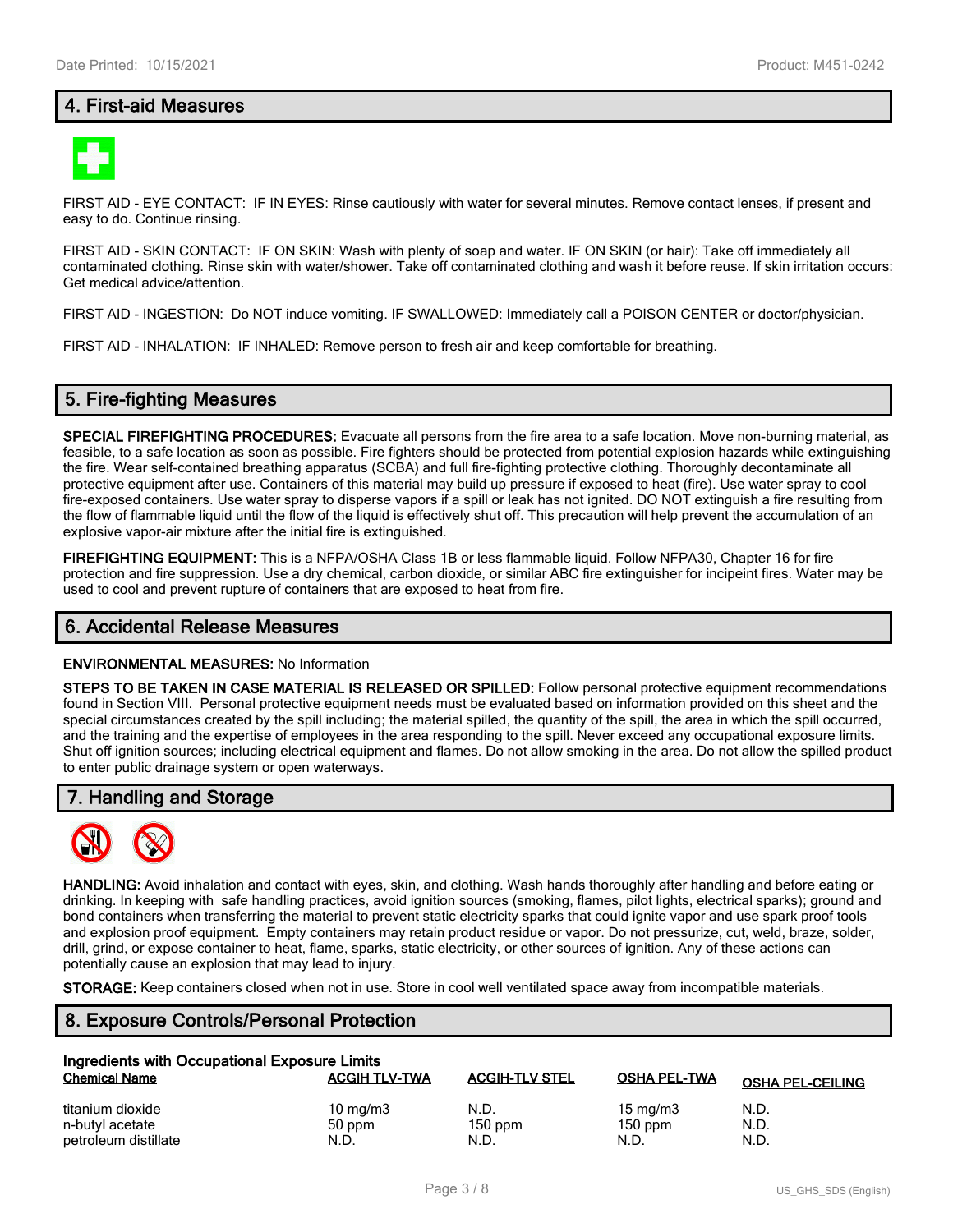| butanol                         | 20 ppm           | N.D.       | $100$ ppm          | N.D.    |
|---------------------------------|------------------|------------|--------------------|---------|
| pm acetate                      | N.D.             | N.D.       | N.D.               | N.D.    |
| ethanol                         | N.D.             | $1000$ ppm | $1000$ ppm         | N.D.    |
| aliphatic petroleum distillates | N.D.             | N.D.       | N.D.               | N.D.    |
| eep                             | N.D.             | N.D.       | N.D.               | N.D.    |
| toluene                         | 20 ppm           | N.D.       | $200$ ppm          | 300 ppm |
| m-xylene                        | $100$ ppm        | $150$ ppm  | $100$ ppm          | N.D.    |
| ethylbenzene                    | 20 ppm           | N.D.       | $100$ ppm          | N.D.    |
| p-xylene                        | $100$ ppm        | $150$ ppm  | $100$ ppm          | N.D.    |
| carbon black                    | $3 \text{ mg/m}$ | N.D.       | $3.5 \text{ mg/m}$ | N.D.    |

**Further Advice: MEL = Maximum Exposure Limit OES = Occupational Exposure Standard SUP = Supplier's Recommendation Sk = Skin Sensitizer N.E. = Not Established N.D. = Not Determined**

#### **Personal Protection**



**RESPIRATORY PROTECTION:** Use adequate engineering controls and ventilation to keep levels below recommended or statutory exposure limits. If exposure levels exceed limits use appropriate approved respiratory protection equipment.



**SKIN PROTECTION:** Wear chemical resistant footwear and clothing such as gloves, an apron or a whole body suit as appropriate.



**EYE PROTECTION:** Wear chemical-resistant glasses and/or goggles and a face shield when eye and face contact is possible due to splashing or spraying of material.



**OTHER PROTECTIVE EQUIPMENT:** No Information



**HYGIENIC PRACTICES:** It is good practice to avoid contact with the product and/or its vapors, mists or dust by using appropriate protective measures. Wash thoroughly after handling and before eating or drinking.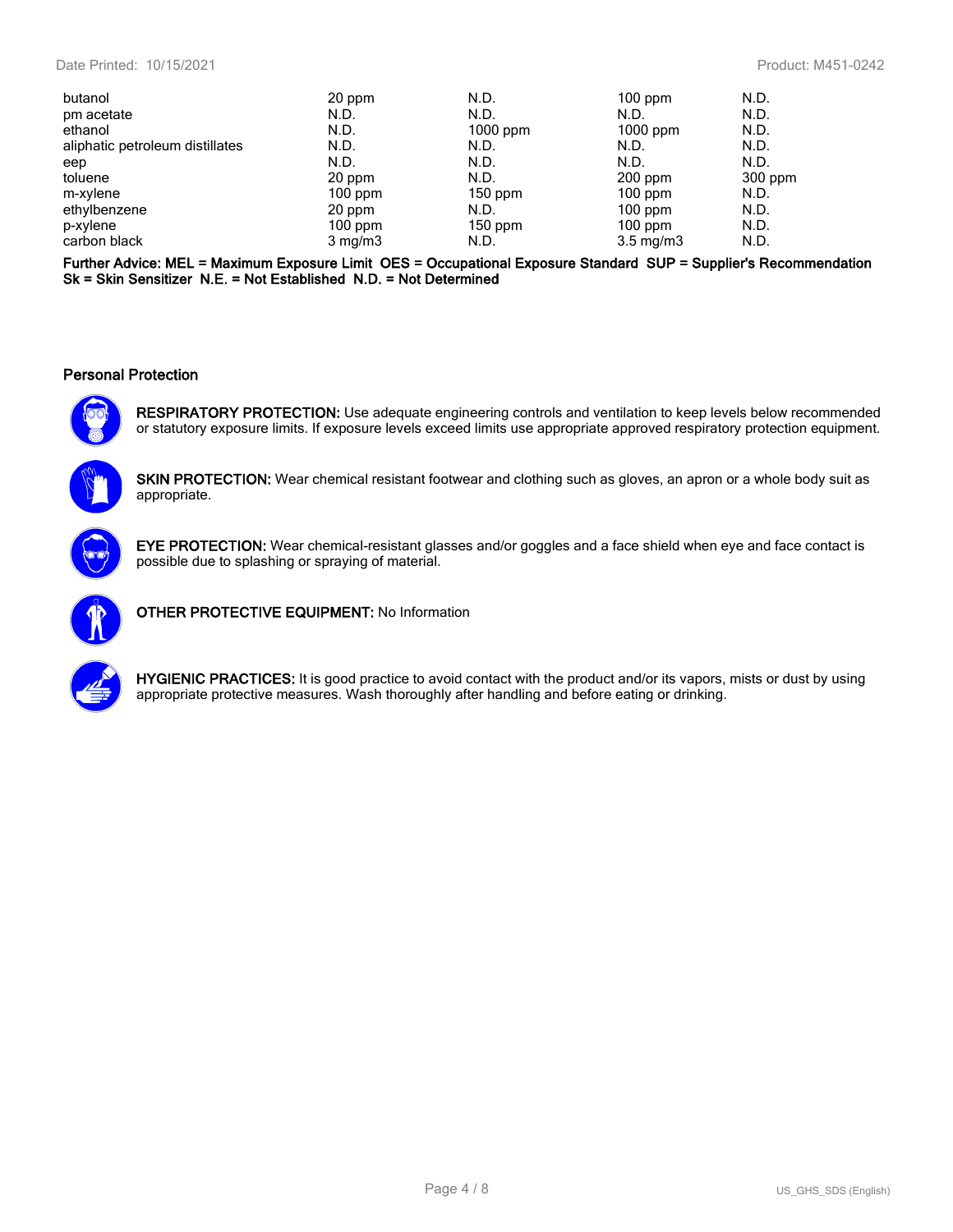**N.I. = No Information**

# **9. Physical and Chemical Properties**

| Appearance:                    | Colored Liquid                   | <b>Physical State:</b>                      | <b>LIQUID</b>  |
|--------------------------------|----------------------------------|---------------------------------------------|----------------|
| Odor:                          | <b>Strong Solvent</b>            | <b>Odor Threshold:</b>                      | Not determined |
| Density, g/cm3:                | 1.108                            | pH:                                         | Not determined |
| Freeze Point, °F:              | Not determined                   | Viscosity:                                  | Not determined |
| <b>Solubility in Water:</b>    | Not determined                   | Partition Coefficient, n-octanol/<br>water: | Not determined |
| Decomposition temperature, °F: | Not determined                   | <b>Explosive Limits, %:</b>                 | Not determined |
| Boiling Range, °F:             | $>$ 100 °F                       | Flash Point, °F:                            | $55^{\circ}$ F |
| Combustibility:                | <b>Supports Combustion</b>       | Auto-Ignition Temperature, °F:              | Not determined |
| <b>Evaporation Rate:</b>       | <b>Faster than Diethyl Ether</b> | Vapor Pressure, mmHg:                       | Not determined |
| <b>Vapor Density:</b>          | Not determined                   |                                             |                |

# **10. Stability and reactivity**

**STABILITY:** Stable under normal conditions.

**CONDITIONS TO AVOID:** Heat, flames and sparks.

**INCOMPATIBILITY:** Acids, Bases, Oxidizing agents

**HAZARDOUS DECOMPOSITION PRODUCTS:** Not determined.

# **11. Toxicological information**



**Practical Experiences**

**EMERGENCY OVERVIEW:** No Information

**EFFECT OF OVEREXPOSURE - EYE CONTACT:** No Information

**EFFECT OF OVEREXPOSURE - INGESTION:** No Information

**EFFECT OF OVEREXPOSURE - INHALATION:** No Information

**EFFECT OF OVEREXPOSURE - SKIN CONTACT:** No Information

**CARCINOGENICITY:** May cause cancer.

This product contains Titanium Dioxide, which is listed by IARC as possibly carcinogenic to humans (Group 2B). This listing is based on inadequate evidence of carcinogenicity in humans and sufficient evidence in experimental animals. This classification is relevant when exposed to titanium dioxide in dust or powder form only, including cured product that is subject to sanding, grinding, cutting, or other surface preparation activities.

## **PRIMARY ROUTE(S) OF ENTRY:**

#### **Eye Contact, Skin Contact, Ingestion, Inhalation**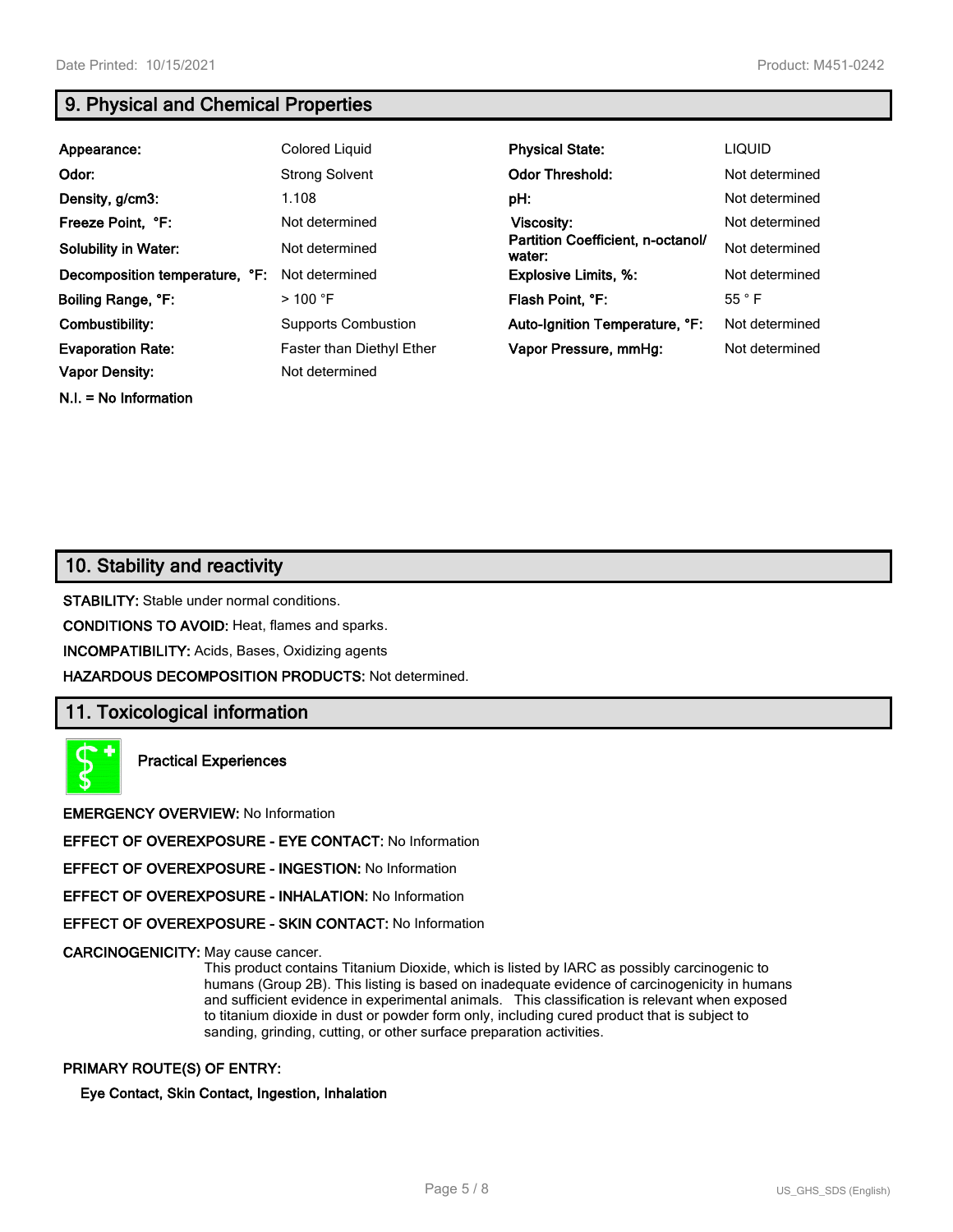## **Acute Toxicity Values**

## **The acute effects of this product have not been tested. Data on individual components are tabulated below**

| CAS-No.<br>13463-67-7 | <b>Chemical Name</b><br>titanium dioxide | Oral LD50<br>>10000 mg/kg Rat | Dermal LD50<br>>10000 mg/kg Rabbit >20 mg/l | Vapor LC50     |
|-----------------------|------------------------------------------|-------------------------------|---------------------------------------------|----------------|
| 123-86-4              | n-butyl acetate                          | 14130 mg/kg Rat               | >17600 mg/kg Rabbit 23.4 mg/l Rat           |                |
| 64742-49-0            | petroleum distillate                     | >5000 mg/kg Rat               | >3160 mg/kg Rabbit                          | 54 mg/l Rat    |
| 71-36-3               | butanol                                  | 700 mg/kg Rat                 | 3402 mg/kg Rabbit                           | 8000 mg/l Rat  |
| 108-65-6              | pm acetate                               | 8532 mg/kg Rat                | >5000 mg/kg Rabbit                          | $>20$ mg/L     |
| 64-17-5               | ethanol                                  | 7060 mg/kg Rat                | 15,800 mg/kg                                | 124.7 mg/L Rat |
| 64742-47-8            | aliphatic petroleum distillates          | >5000 mg/kg Rat               | >2000 mg/kg Rabbit                          | $>13$ mg/L Rat |
| 763-69-9              | eep                                      | 3200 mg/kg Rat                | 4080 mg/kg Rabbit                           | $>20$ mg/l     |
| 108-88-3              | toluene                                  | 2600 mg/kg Rat                | 12000 mg/kg Rabbit                          | 12.5 mg/L Rat  |
| 108-38-3              | m-xylene                                 | 5000 mg/kg Rat                | 6500 mg/kg Rabbit                           | >20 mg/l Rat   |
| 100-41-4              | ethylbenzene                             | 3500 mg/kg Rat                | 15400 mg/kg Rabbit                          | 17.2 mg/L Rat  |
| $106 - 42 - 3$        | p-xylene                                 | 4029 mg/kg Rat                | >2000 mg/kg rabbit                          | >20 mg/l Rat   |
| 1333-86-4             | carbon black                             | >5000 mg/kg Rat               | >3000 mg/kg Rabbit                          | $>20$ mg/l     |

**N.I. = No Information**

# **12. Ecological information**

**ECOLOGICAL INFORMATION:** Ecological evaluation of this material has not been performed; however, do not allow the product to be released to the environment without governmental approval/permits.

# **13. Disposal Information**



**DISPOSAL METHOD:** Waste from this material may be a listed and/or characteristic hazardous waste. Dispose of material, contaminated absorbent, container and unused contents in accordance with local, state, and federal regulations.

**STEPS TO BE TAKEN IN CASE MATERIAL IS RELEASED OR SPILLED:** Follow personal protective equipment recommendations found in Section VIII. Personal protective equipment needs must be evaluated based on information provided on this sheet and the special circumstances created by the spill including; the material spilled, the quantity of the spill, the area in which the spill occurred, and the training and the expertise of employees in the area responding to the spill. Never exceed any occupational exposure limits. Shut off ignition sources; including electrical equipment and flames. Do not allow smoking in the area. Do not allow the spilled product to enter public drainage system or open waterways.

# **14. Transport Information**

#### **SPECIAL TRANSPORT PRECAUTIONS:** No Information

- **IATA:** ID8000, CONSUMER COMMODITY, 9
- **IMDG:** LIMITED QUANTITY UN1230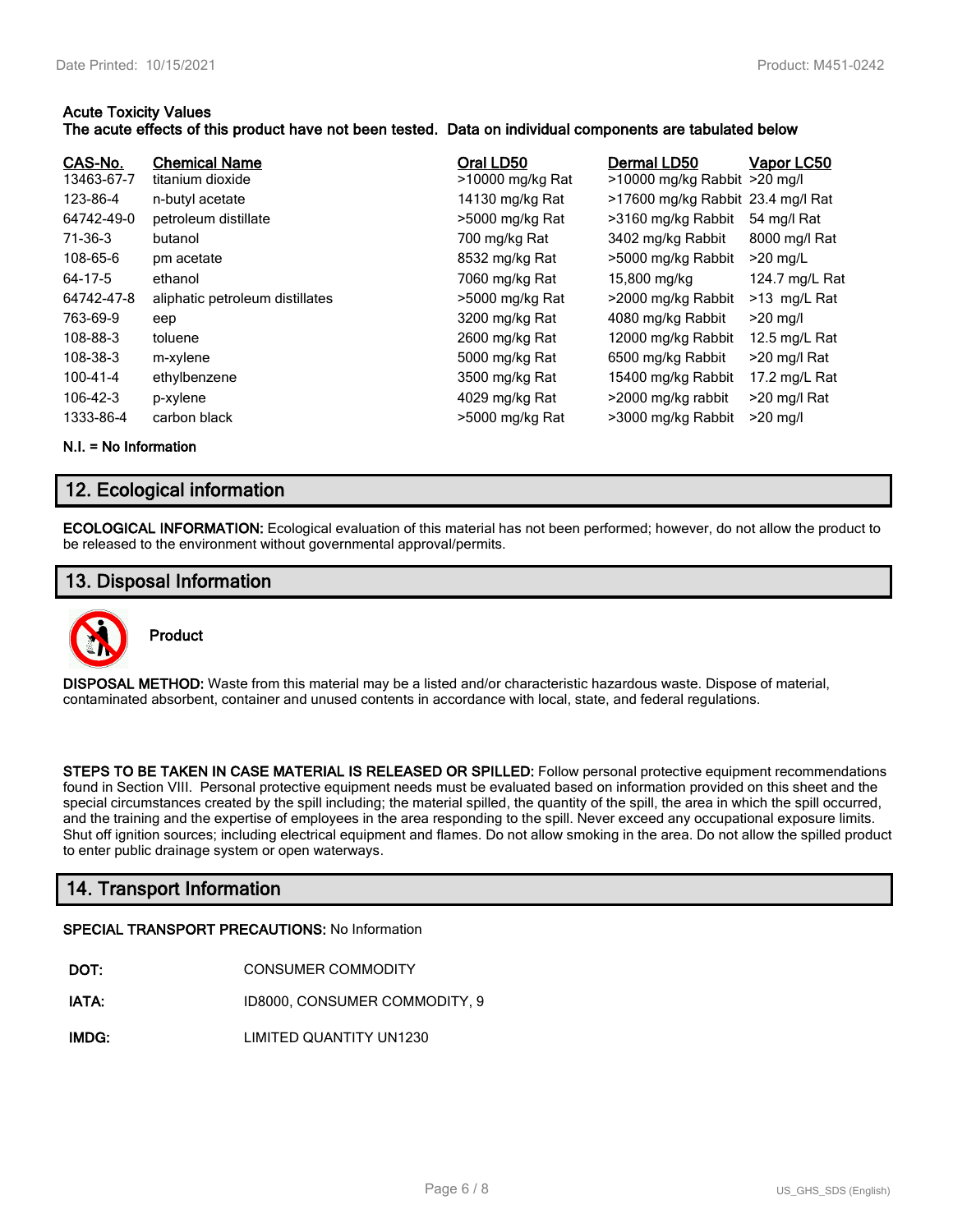# **15. Regulatory Information**

## **U.S. Federal Regulations:**

#### **CERCLA - SARA Hazard Category**

This product has been reviewed according to the EPA 'Hazard Categories' promulgated under Sections 311 and 312 of the Superfund Amendment and Reauthorization Act of 1986 (SARA Title III) and is considered, under applicable definitions, to meet the following categories:

Fire Hazard, Acute Health Hazard, Chronic Health Hazard

## **SARA SECTION 313**

This product contains the following substances subject to the reporting requirements of Section 313 of Title III of the Superfund Amendment and Reauthorization Act of 1986 and 40 CFR part 372:

| <b>Chemical Name</b> | CAS-No.  | <u>Wt. %</u> |
|----------------------|----------|--------------|
| butanol              | 71-36-3  | 7.23         |
| toluene              | 108-88-3 | 1.88         |
| m-xylene             | 108-38-3 | 1.53         |

## **TOXIC SUBSTANCES CONTROL ACT**

This product contains the following chemical substances subject to the reporting requirements of TSCA 12(B) if exported from the United States:

| <b>Chemical Name</b>         | CAS-No.  |
|------------------------------|----------|
| octamethylcyclotetrasiloxane | 556-67-2 |

# **U.S. State Regulations:**

#### **CALIFORNIA PROPOSITION 65**

WARNING: Cancer and Reproductive Harm - www.P65Warnings.ca.gov.

Titanium Dioxide, Cancer, 23.9363% Toluene, Reproductive Harm, 1.8767%

|                      | 16. Other Information                                                                                                                                                                   |                      |  |                    |                             |  |
|----------------------|-----------------------------------------------------------------------------------------------------------------------------------------------------------------------------------------|----------------------|--|--------------------|-----------------------------|--|
|                      | <b>Supersedes Date:</b><br><b>Revision Date:</b><br>9/23/2021                                                                                                                           |                      |  |                    | 7/24/2021                   |  |
|                      | Reason for revision:<br>Substance and/or Product Properties Changed in Section(s):<br>01 - Product Information<br>05 - Flammability Information<br>09 - Physical & Chemical Information |                      |  |                    |                             |  |
|                      | Datasheet produced by:<br><b>Regulatory Department</b>                                                                                                                                  |                      |  |                    |                             |  |
| <b>HMIS Ratings:</b> |                                                                                                                                                                                         |                      |  |                    |                             |  |
| Health:              |                                                                                                                                                                                         | <b>Flammability:</b> |  | <b>Reactivity:</b> | <b>Personal Protection:</b> |  |
|                      |                                                                                                                                                                                         |                      |  |                    |                             |  |

#### **Volatile Organic Compounds, gr/ltr:** 595

ſ

#### **Text for GHS Hazard Statements shown in Section 3 describing each ingredient:**

| H <sub>225</sub> | Highly flammable liquid and vapour.           |
|------------------|-----------------------------------------------|
| H <sub>226</sub> | Flammable liquid and vapour.                  |
| H <sub>251</sub> | Self-heating: may catch fire.                 |
| H302             | Harmful if swallowed.                         |
| H304             | May be fatal if swallowed and enters airways. |